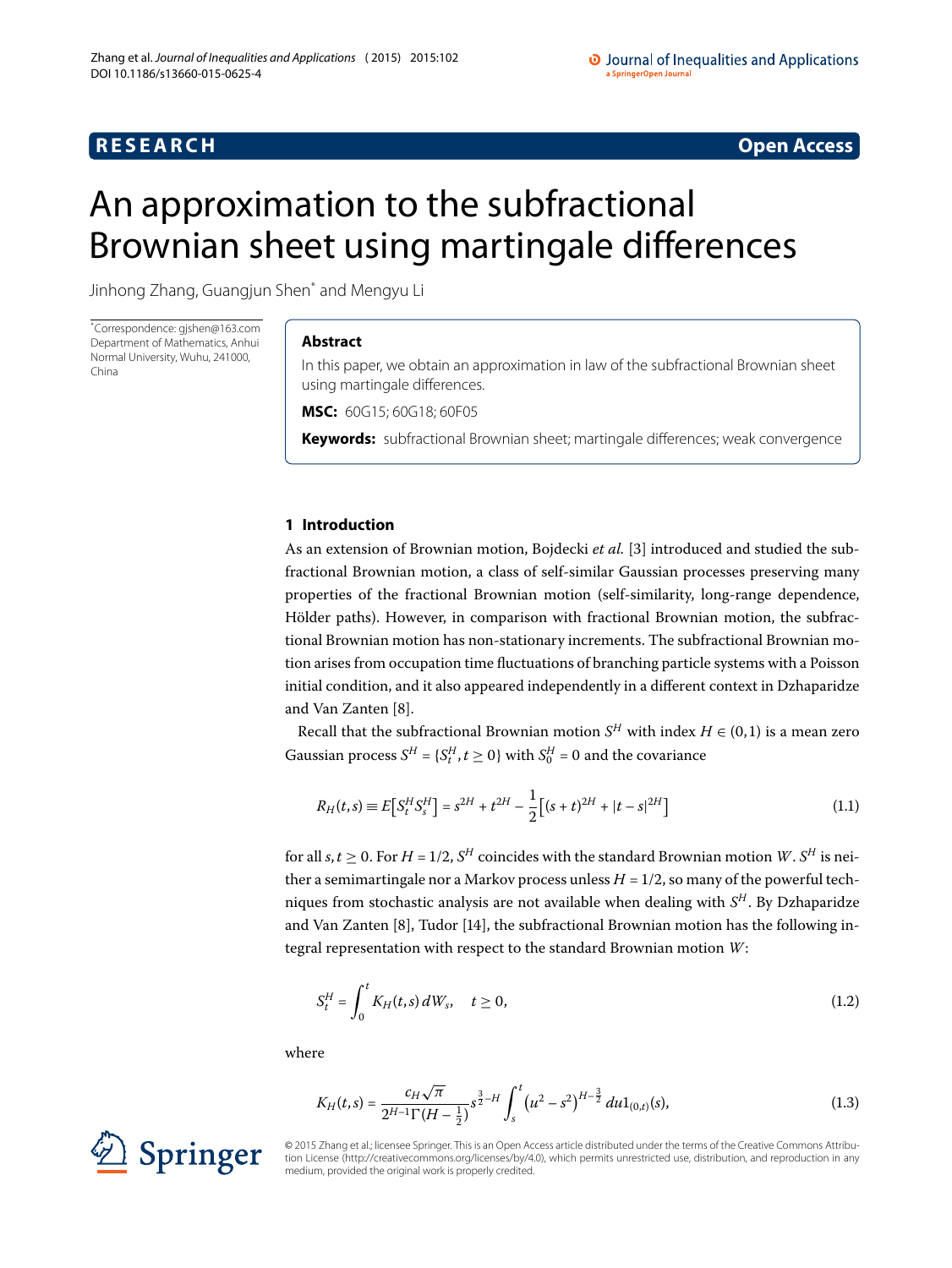with

$$
c_H^2 = \frac{\Gamma(1+2H)\sin \pi H}{\pi}, \quad H > \frac{1}{2}.
$$

Convergence to subfractional Brownian motion has been studied since the works of Del-gado and Jolis [\[](#page-8-3)7]. Recently, many authors have got some new results on approximations of subfractional Brownian motion. For example, Bardina and Bascompte [[\]](#page-8-4) constructed two independent Gaussian processes by using a unique Poisson process. As an application of this result they obtained families of processes that converge in law toward subfractional Brownian motion. Garzón *et al.* [\[](#page-8-5)9] proved a strong uniform approximation with a rate of convergence for subfractional Brownian motion by means of transport processes. Harnett and Nualart [\[](#page-8-6)10] proved a weak convergence of the Stratonovich integral with respect to a class of Gaussian processes which includes subfractional Brownian motion with  $H = \frac{1}{6}$ . Shen and Yan [\[](#page-8-7)13] obtained an approximation theorem for subfractional Brownian mo-tion using martingale differences (Nieminen [\[](#page-8-10)12], Chen *et al.* [5], Wang *et al.* [15] obtained an approximation theorem for fractional Brownian motion, Rosenblatt process, and fractional Brownian sheet, respectively, using martingale differences). Dai [6] showed a result of approximation in law to subfractional Brownian motion in the Skorohord topology. The construction of these approximations is based on a sequence of I.I.D. random variables.

There are two possible multidimensional parameter extensions of the subfractional Brownian motion. The first one is Lévy's subfractional Brownian random field, and the second one is the anisotropic subfractional Brownian random field. In this paper, we will consider the second one in the two-parameter case and call it a subfractional Brownian sheet. This is a centered Gaussian process on R

 $S^{\alpha,\beta} = \left\{ S^{\alpha,\beta}(t,s), (t,s) \in \mathbb{R}^2_+\right\}$ 

such that

$$
E[S^{\alpha,\beta}(t,s)S^{\alpha,\beta}(u,v)] = \left\{ t^{2H} + u^{2H} - \frac{1}{2} \left[ (t+u)^{2H} + |t-u|^{2H} \right] \right\}
$$

$$
\times \left\{ s^{2H} + v^{2H} - \frac{1}{2} \left[ (s+v)^{2H} + |s-v|^{2H} \right] \right\},\
$$

where  $\alpha, \beta \in (0,1)$ . For  $\alpha = \beta = \frac{1}{2}$ ,  $S^{\alpha,\beta}$  coincides with the standard Brownian sheet. Recall that a subfractional Brownian sheet with parameters  $\alpha > \frac{1}{2}$ ,  $\beta > \frac{1}{2}$  admits an integral representation of the form, for  $(t, s) \in [0, T] \times [0, S]$ ,

$$
S^{\alpha,\beta}(t,s)=\int_0^t\int_0^s K_\alpha(t,x_1)K_\beta(s,x_2)B(dx_1,dx_2),
$$

where  $B$  is a standard Brownian sheet and  $K$  is the deterministic kernel given by  $(1.3)$ .

To the best of our knowledge, no work has been done on weak or strong convergence to the subfractional Brownian sheet. Motivated by the aforementioned works, as a first attempt, in this paper, we will prove weak convergence to the subfractional Brownian sheet result for processes construed from the martingale differences sequence in the Skorohord space. It can be seen as an extension of the previous results of Shen and Yan [] to the two-parameter case.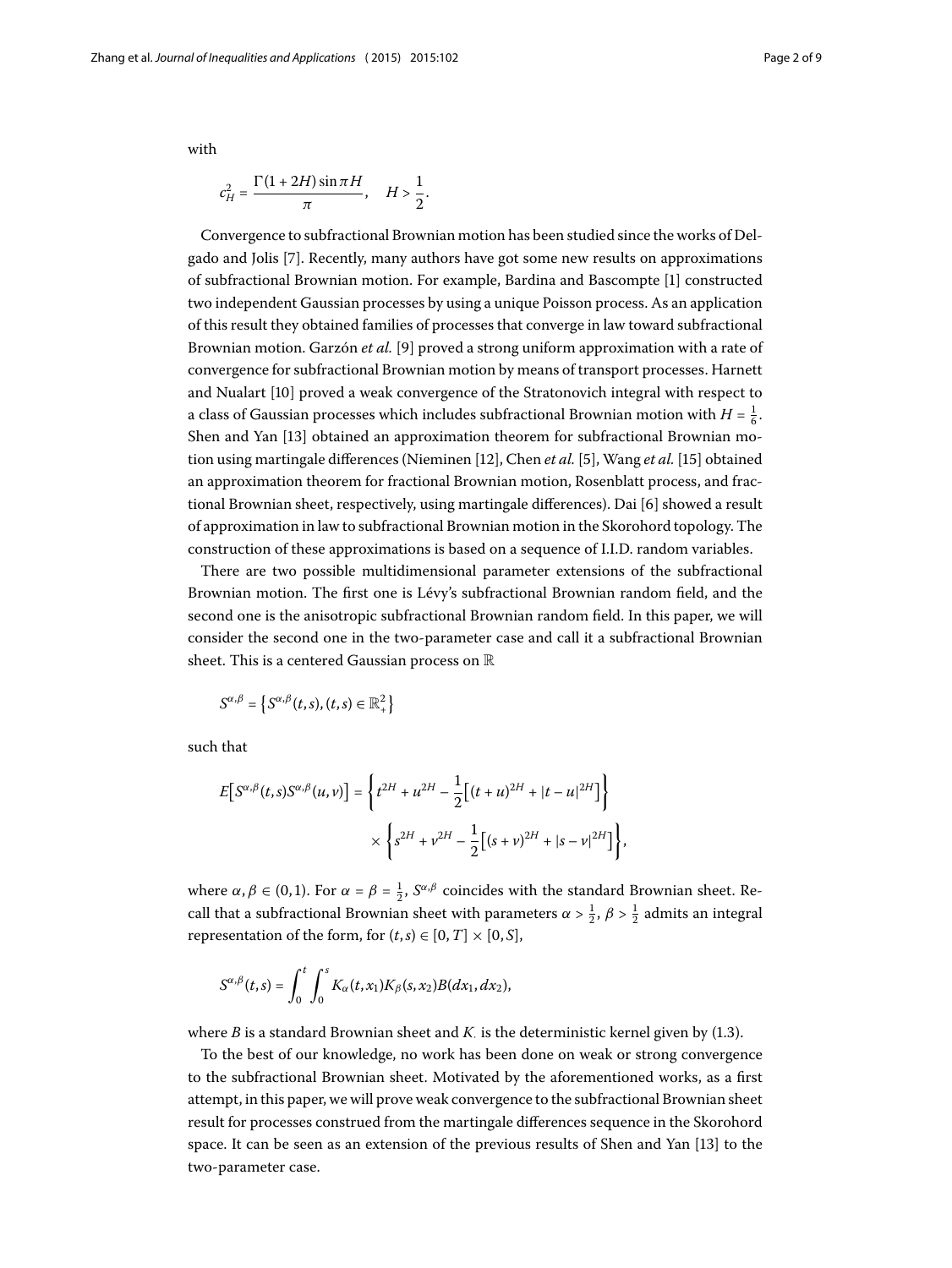<span id="page-2-0"></span>The rest of this paper is organized as follows. Section 2 contains some preliminaries on the stochastic process in the plane. In Section 3[,](#page-3-0) we prove the main weak convergence Theorem 3[.](#page-3-1)1 using the criterion given by Bickel and Wichura  $[2]$  $[2]$  to check the tightness of the approximated processes and the convergence of the finite-dimensional distributions.

# **2 Preliminaries**

In this section, we will use the definitions and notations introduced in the basic work of Cairoli and Walsh [4[\]](#page-8-13) on stochastic calculus in the plane. Let  $(\Omega, \mathcal{F}, P)$  be a complete probability space and let  $\{\mathcal{F}_{t,s}$ ;  $(t,s) \in [0,T] \times [0,S]$  be a family of sub- $\sigma$ -fields of  $\mathcal F$  such that:

- (i)  $\mathcal{F}_{t,s} \subseteq \mathcal{F}_{t',s'}$  for any  $t \leq t', s \leq s'$ ;
- (ii)  $\mathcal{F}_{0,0}$  contains all null sets of  $\mathcal{F}_{i}$ ;
- (iii) for each  $z \in [0, T] \times [0, S]$ ,  $\mathcal{F}_z = \bigcap_{z < z'} \mathcal{F}_{z'}$ , where  $z = (t, s) < z' = (t', s')$  denotes the partial order on  $[0, T] \times [0, S]$ , meaning that  $t < t'$  and  $s < s'$ .

Given a real valued process *X*, defined on  $[0, T] \times [0, S]$  with  $(t, s) < (t', s')$ , we denote by  $\Delta_{t,s}X(t',s')$  the increment of *X* over the rectangle  $((t,s),(t',s')]$ , that is,

$$
\triangle_{t,s} X(t',s') = X(t',s') - X(t,s') - X(t',s) + X(t,s).
$$

**Definition 2.1** An integrable process  $X = \{X(t, s), (t, s) \in [0, T] \times [0, S] \}$  is called a strong martingale if:

- *X* is adapted;
- *X* vanishes on the axes;
- $E[\Delta_{t,s}X(t',s')|\mathcal{G}_{t,s}] = 0$  for any  $(t,s) < (t',s').$

Denote  $\mathcal{G}_{i,j}^{(n)} := \mathcal{F}_{i,n}^{(n)} \vee \mathcal{F}_{n,j}^{(n)}$ , where  $\mathcal{F}_{i,n}^{(n)}$  denotes the *σ*-fields generated by  $\xi_{i,n}^{(n)}$  and  $\mathcal{F}_{n,j}^{(n)}$  denotes the *σ*-fields generated by  $\xi_{n,j}^{(n)}$  for *i*,*j* = 1, 2, …, *n* and *n* ≥ 1. Let { $\xi^{(n)}$ }<sub>*n*≥1</sub> :=  $\{\xi_{i,j}^{(n)}, \mathcal{G}_{i,j}^{(n)}\}_{n\geq 1}$ , *i*, *j* = 1, 2, ..., *n*, be a sequence such that

$$
E\big[\xi_{i+1,j+1}^{(n)}\big|\mathcal{G}_{i,j}^{(n)}\big]=0
$$

for all  $n\geq 1$ , and  $\xi_{k,l}^{(n)}\in\mathcal{F}_{i,n}^{(n)}\wedge\mathcal{F}_{n,j}^{(n)}$  for  $i>k$  or  $j>l.$  Then we call it a martingale differences sequence. Obviously, for a martingale difference sequence *ξ <sup>n</sup>*,

$$
X_n(i,j) = \sum_{k=1}^i \sum_{l=1}^j \xi_{k,l}^{(n)}
$$

is a strong martingale.

Let  $\Lambda$  be the group of all mappings  $\lambda : [0, T] \times [0, S] \to [0, T] \times [0, S]$  of the form  $\lambda(s, t) =$  $(\lambda_1(t), \lambda_2(s))$ , where each  $\lambda_i$  is continuous and strictly increasing. Denote by  $\mathcal{D} = \mathcal{D}([0, T] \times$  $[0, S]$ ) the Skorohod space of functions on  $[0, T] \times [0, S]$  that are continuous from above with limits from below and equipped  $D$  with the metric

$$
d(x,y) := \inf \{ \min(\|x - y\lambda\|, \|\lambda\|) : \lambda \in \Lambda \},\
$$

where  $||x - y\lambda|| := \sup\{|x(t, s) - y(\lambda(t, s))| : (t, s) \in [0, T] \times [0, S]\}$  and

$$
\|\lambda\| = \sup\{|\lambda(t,s) - (t,s)| : (t,s) \in [0,T] \times [0,S]\}.
$$

Under this metric,  $D$  is a separable and complete metric space.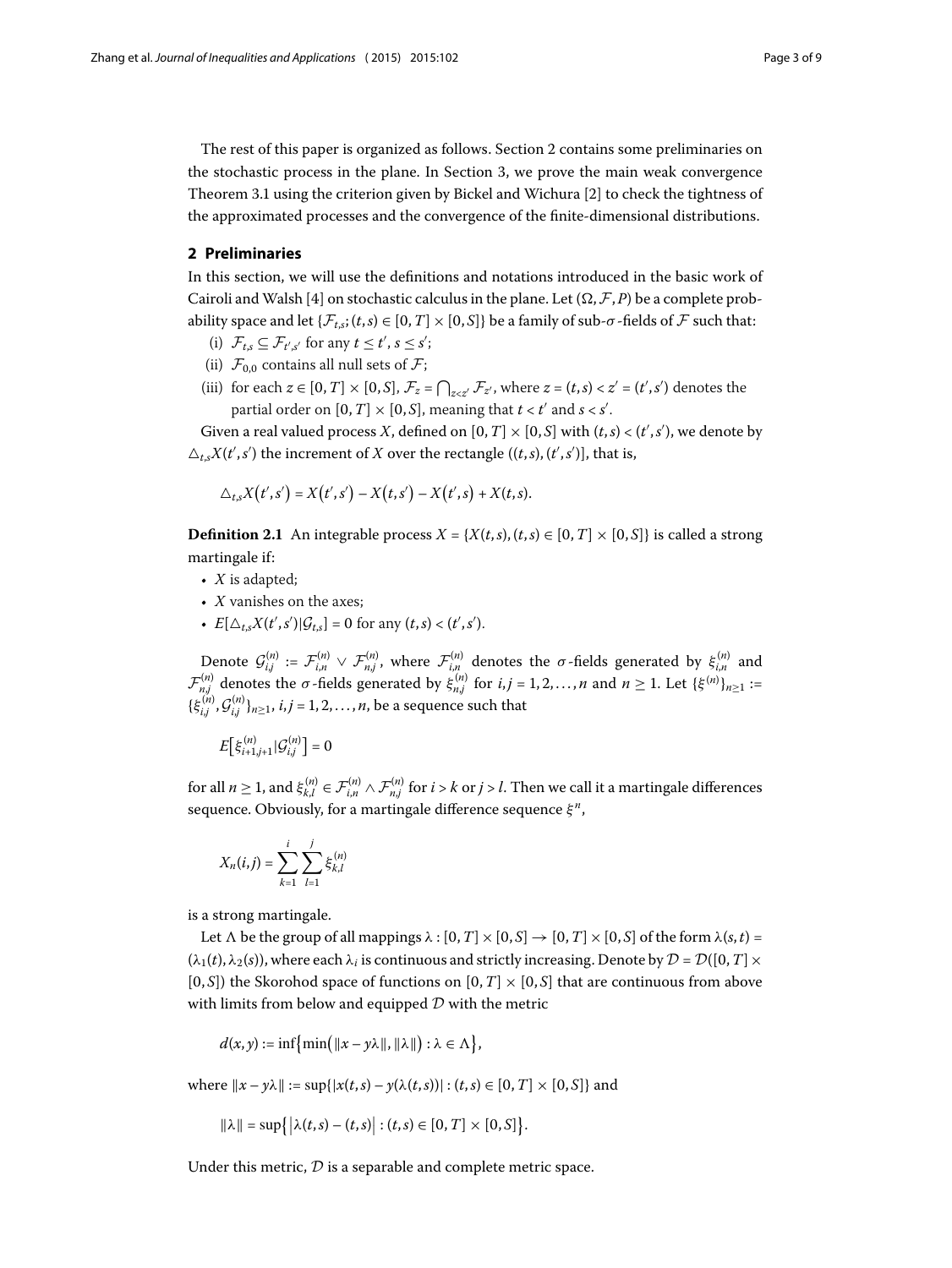<span id="page-3-2"></span>For *n*  $\geq$  1, (*t*, *s*)  $\in$  [0, *T*]  $\times$  [0, *S*]. Define now

$$
B_n(t,s) = \sum_{i=1}^{[nt]} \sum_{j=1}^{[ns]} \xi_{i,j}^{(n)},
$$

and

$$
S_n(t,s) := \int_0^t \int_0^s K_\alpha^{(n)}(t,x_1) K_\beta^{(n)}(s,x_2) B_n(dx_1, dx_2)
$$
  
=  $n^2 \sum_{i=1}^{\lfloor nt \rfloor} \sum_{j=1}^{\lfloor ns \rfloor} \xi_{i,j}^{(n)} \int_{\frac{i-1}{n}}^{\frac{i}{n}} \int_{\frac{j-1}{n}}^{\frac{j}{n}} K_\alpha\left(\frac{[nt]}{n}, x_1\right) \cdot K_\beta\left(\frac{[ns]}{n}, x_2\right) dx_1 dx_2,$  (2.1)

where the sequence  $K_H^{(n)}(t,\nu)$  is an approximation of  $K_H(t,\nu)$  and

$$
K_H^{(n)}(t,x)=n\int_{x-\frac{1}{n}}^x K_H\left(\frac{[nt]}{n},y\right)dy,\quad n=1,2,\ldots
$$

and [*x*] denotes the greatest integer not exceeding *x*.

<span id="page-3-0"></span>It is well known that if the martingale differences sequence  $\xi^{(n)}$  satisfies the following condition:

$$
\sum_{i=1}^{[nt]} \sum_{j=1}^{[ns]} (\xi_{i,j}^{(n)})^2 \to t \cdot s
$$

<span id="page-3-1"></span>in the sense of  $L^1$ , then  $B_n(t,s)$  converges weakly to the Brownian sheet  $B(t,s)$  in  $D$  as  $n$ tends to infinity (see, for instance, Morkvenas [\[](#page-8-14)11]).

# **3 Main results**

In this section, we will extend the result of Morkvenas [11] to the subfractional Brownian sheet with  $\alpha$ ,  $\beta > \frac{1}{2}$  in the following theorem.

**Theorem 3.1** Let  $\alpha > \frac{1}{2}$ ,  $\beta > \frac{1}{2}$ , and  $\{\xi_{i,j}^{(n)}, i,j = 1,2,...,n\}$  be a square integrable martingale *differences sequence such that for all*  $1 \le i, j \le n$ 

<span id="page-3-4"></span><span id="page-3-3"></span>
$$
\lim_{n \to \infty} n \xi_{i,j}^{(n)} = 1 \quad a.s. \tag{3.1}
$$

*and*

$$
\max_{1 \le i,j \le n} \left| \xi_{i,j}^{(n)} \right| \le \frac{C}{n} \quad a.s. \tag{3.2}
$$

*for some C* > 1. *Then*  ${S_n}$  *defined in* (2.1) *converges weakly to the subfractional Brownian sheet*  $S^{\alpha,\beta}$  *in the Skorohod space*  $D$  *as n tends to infinity.* 

In order to prove Theorem 3.1, we have to check the tightness of process  $S_n$  and the following lemmas will be needed.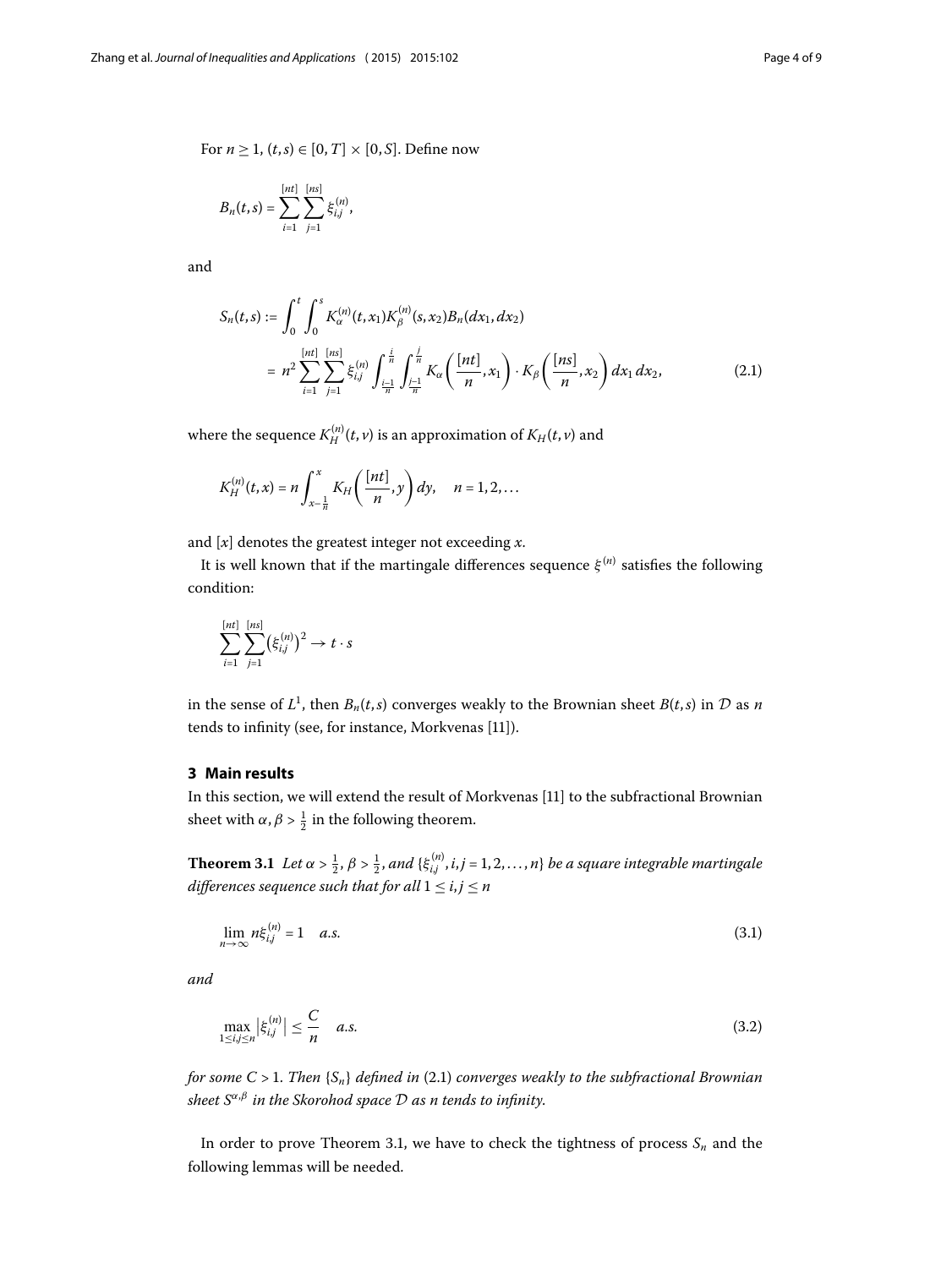**Lemma 3.1** Let  $S_n(t, s)$  be the family of processes defined by (2.1). Then for any  $(t, s) < (t', s')$ , *there exists a constant C such that*

$$
\sup_n E\big[\big(\triangle_{t,s}S_n(t',s')\big)^2\big]\leq C(t'-t)^{2\alpha}(s'-s)^{2\beta}.
$$

*Proof* Notice that

$$
\Delta_{t,s} S_n(t',s') = \int_0^{t'} \int_0^{s'} \left[ K_{\alpha}^{(n)}(t',x_1) - K_{\alpha}^{(n)}(t,x_1) \right] \times \left[ K_{\beta}^{(n)}(s',x_2) - K_{\beta}^{(n)}(s,x_2) \right] B_n(dx_1, dx_2)
$$
  

$$
= \sum_{i=1}^{\lfloor nt' \rfloor} \sum_{j=1}^{\lfloor nt' \rfloor} n^2 \int_{\frac{i-1}{n}}^{\frac{i}{n}} \int_{\frac{j-1}{n}}^{\frac{j}{n}} \left[ K_{\alpha} \left( \frac{\lfloor nt' \rfloor}{n}, x_1 \right) - K_{\alpha} \left( \frac{\lfloor nt \rfloor}{n}, x_1 \right) \right]
$$
  

$$
\times \left[ K_{\beta} \left( \frac{\lfloor ns' \rfloor}{n}, x_2 \right) - K_{\beta} \left( \frac{\lfloor ns \rfloor}{n}, x_2 \right) \right] \xi_{i,j}^{(n)} dx_1 dx_2.
$$

By (3[.](#page-3-3)2) and  $E\xi_{i,j}^{(n)}\xi_{k,l}^{(n)} = 0$ , for some  $i \neq k$  or  $j \neq l$  [in fact, we can suppose  $i > k$ , then  $E\xi_{i,j}^{(n)}\xi_{k,l}^{(n)}=E(\xi_{k,l}^{(n)}E(\xi_{i,j}^{(n)}|\mathcal{G}_{i-1,j-1}^{(n)}))=0,$  since  $\xi_{k,l}^{(n)}\in\mathcal{F}_{i,n}^{(n)}\wedge\mathcal{F}_{n,j}^{(n)}].$  We have

$$
E[\Delta_{t,s}S_n(t',s')]^2 = E\left[\sum_{i=1}^{\lfloor nt' \rfloor} \sum_{j=1}^{\lfloor nt' \rfloor} n^2 \int_{\frac{i-1}{n}}^{\frac{i}{n}} \int_{\frac{j-1}{n}}^{\frac{j}{n}} \left[K_\alpha\left(\frac{[nt']}{n}, x_1\right) - K_\alpha\left(\frac{[nt]}{n}, x_1\right)\right] \right]
$$
  
\n
$$
\times \left[K_\beta\left(\frac{[ns']}{n}, x_2\right) - K_\beta\left(\frac{[ns]}{n}, x_2\right)\right] \xi_{i,j}^{(n)} dx_1 dx_2\right]^2
$$
  
\n
$$
\leq C \sum_{i=1}^{\lfloor nt' \rfloor} n \left( \int_{\frac{i-1}{n}}^{\frac{i}{n}} \left[K_\alpha\left(\frac{[nt']}{n}, x_1\right) - K_\alpha\left(\frac{[nt]}{n}, x_1\right)\right] dx_1\right)^2
$$
  
\n
$$
\times \sum_{j=1}^{\lfloor nt' \rfloor} n \left( \int_{\frac{j-1}{n}}^{\frac{j}{n}} \left[K_\beta\left(\frac{[ns']}{n}, x_2\right) - K_\beta\left(\frac{[ns]}{n}, x_2\right)\right] dx_2\right)^2
$$
  
\n
$$
\leq C \int_0^{t'} \left[K_\alpha\left(\frac{[nt']}{n}, x_1\right) - K_\alpha\left(\frac{[nt]}{n}, x_1\right)\right]^2 dx_1
$$
  
\n
$$
\times \int_0^{s'} \left[K_\beta\left(\frac{[ns']}{n}, x_2\right) - K_\beta\left(\frac{[ns]}{n}, x_2\right)\right]^2 dx_2
$$
  
\n
$$
= CE(S_{\frac{[nt']}{n}}^{\lfloor nt' \rfloor} - S_{\frac{[nt]}{n}}^{\lfloor nt \rfloor})^2 E(S_{\frac{[ns']}{n}}^{\lfloor ns' \rfloor} - S_{\frac{[ns]}{n}}^{\lfloor ns \rfloor})^2
$$
  
\n
$$
\leq C \left|\frac{[nt'] - [nt] \left|\right|^2}{n}\right|^2 \left|\frac{[ns'] - [ns]}{n}\right|^2
$$

For any  $0 < t < t'$ , and  $\frac{1}{2} < \alpha < 1$ , we see that if  $nt' - nt \ge 1$ , then  $|\frac{[nt'] - [nt]}{n}|^{2\alpha} \le |2(t' - t)|^{2\alpha}$ . Conversely, if  $nt' - nt < 1$ , then either *t'* or *t* belong to a same subinterval  $\left[\frac{m}{n}, \frac{m+1}{n}\right)$  for some integer *m*, which implies  $\left| \frac{[nt']-[nt]}{n} \right|^{2\alpha} = 0$ . So we get

$$
\left|\frac{[nt']-[nt]}{n}\right|^{2\alpha}\leq |2(t'-t)|^{2\alpha}.
$$

The second term follows from a similar discussion. This completes the proof.  $\hfill\Box$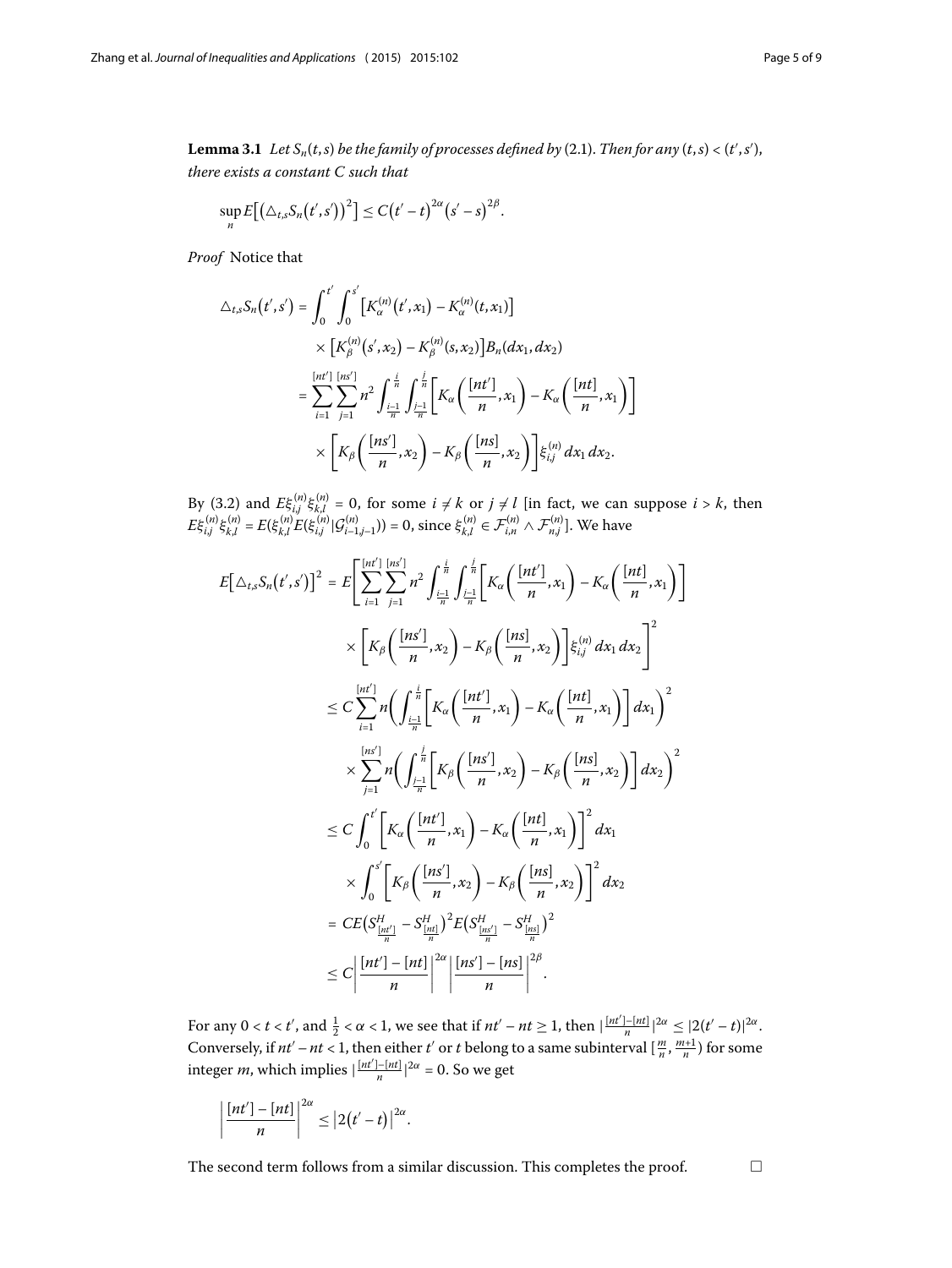<span id="page-5-0"></span>**Lemma 3.2** Let  $S_n(t, s)$  be the family of processes defined by (2.1). Then for any  $(t, s) < (t', s')$ , *there exists a constant C such that*

$$
\sup_n E\big[\big(\triangle_{t,s}S_n(t',s')\big)^4\big]\leq C(t'-t)^{4\alpha}(s'-s)^{4\beta}.
$$

*Proof* We have

$$
E[\Delta_{t,s}S_n(t',s')]^4 = E\Bigg[\sum_{i=1}^{\lfloor nt'\rfloor} \sum_{j=1}^{\lfloor nt'\rfloor} n^2 \int_{\frac{i-1}{n}}^{\frac{i}{n}} \int_{\frac{i-1}{n}}^{\frac{i}{n}} \left[K_\alpha\left(\frac{[nt']}{n}, x_1\right) - K_\alpha\left(\frac{[nt]}{n}, x_1\right)\right] \times \Bigg[\left[K_\beta\left(\frac{[ns']}{n}, x_2\right) - K_\beta\left(\frac{[ns]}{n}, x_2\right)\right] \xi_{i,j}^{(n)} dx_1 dx_2\Bigg]^4
$$
  
\n
$$
\leq C \sum_{i=1}^{\lfloor nt'\rfloor} \sum_{j=1}^{\lfloor nt'\rfloor} \sum_{k=1}^{\lfloor nt'\rfloor} \sum_{i=1}^{\lfloor nt'\rfloor} n^4 \Bigg(\int_{\frac{i-1}{n}}^{\frac{i}{n}} \Big(K_\alpha\left(\frac{[nt']}{n}, x_1\right) - K_\alpha\left(\frac{[nt]}{n}, x_1\right)\Bigg) dx_1\Bigg)^2
$$
  
\n
$$
\times \Bigg(\int_{\frac{i-1}{n}}^{\frac{i}{n}} \Big(K_\beta\left(\frac{[ns']}{n}, x_2\right) - K_\beta\left(\frac{[ns]}{n}, x_2\right)\Bigg) dx_2\Bigg)^2
$$
  
\n
$$
\times \Bigg(\int_{\frac{i-1}{n}}^{\frac{i}{n}} \Big(K_\alpha\left(\frac{[nt']}{n}, x_2\right) - K_\alpha\left(\frac{[ns]}{n}, x_2\right)\Bigg) dx_2\Bigg)^2
$$
  
\n
$$
= C \Bigg(\sum_{i=1}^{\lfloor nt'\rfloor} n \Bigg(\int_{\frac{i-1}{n}}^{\frac{i}{n}} \Big(K_\alpha\left(\frac{[nt']}{n}, x_2\right) - K_\beta\left(\frac{[ns]}{n}, x_2\right)\Bigg) dx_2\Bigg)^2\Bigg]^2
$$
  
\n
$$
\times \Bigg(\sum_{i=1}^{\lfloor nt'\rfloor} n \Bigg(\int_{\frac{i-1}{n}}^{\frac{i}{n}} \Big(K_\alpha\left(\frac{[nt']}{n}, x_2\right) - K_\alpha\left(\frac{[ns]}{n}, x_2\right)\Bigg) dx_2\Big
$$

<span id="page-5-1"></span>**Lemma 3.3** Let  $\frac{1}{2} < \alpha, \beta < 1$ ,  $(t_k, s_k)$ ,  $(t_l, s_l) \in [0, T] \times [0, S]$ , and  $\{\xi_{i,j}^{(n)}, i,j = 1, 2, ..., n\}$  be a *martingale differences sequence satisfying* (3[.](#page-3-3)1) and (3.2). Then

$$
n^4 \sum_{i=1}^{[nT]} \sum_{j=1}^{[nS]} \int_{\frac{i-1}{n}}^{\frac{i}{n}} \int_{\frac{j-1}{n}}^{\frac{j}{n}} K_{\alpha}\left(\frac{[nt_k]}{n}, x_1\right) K_{\beta}\left(\frac{[ns_k]}{n}, x_2\right) dx_2 dx_1
$$
  

$$
\times \int_{\frac{i-1}{n}}^{\frac{i}{n}} \int_{\frac{j-1}{n}}^{\frac{j}{n}} K_{\alpha}\left(\frac{[nt_l]}{n}, x_1\right) K_{\beta}\left(\frac{[ns_l]}{n}, x_2\right) dx_2 dx_1 (\xi_{i,j}^{(n)})^2
$$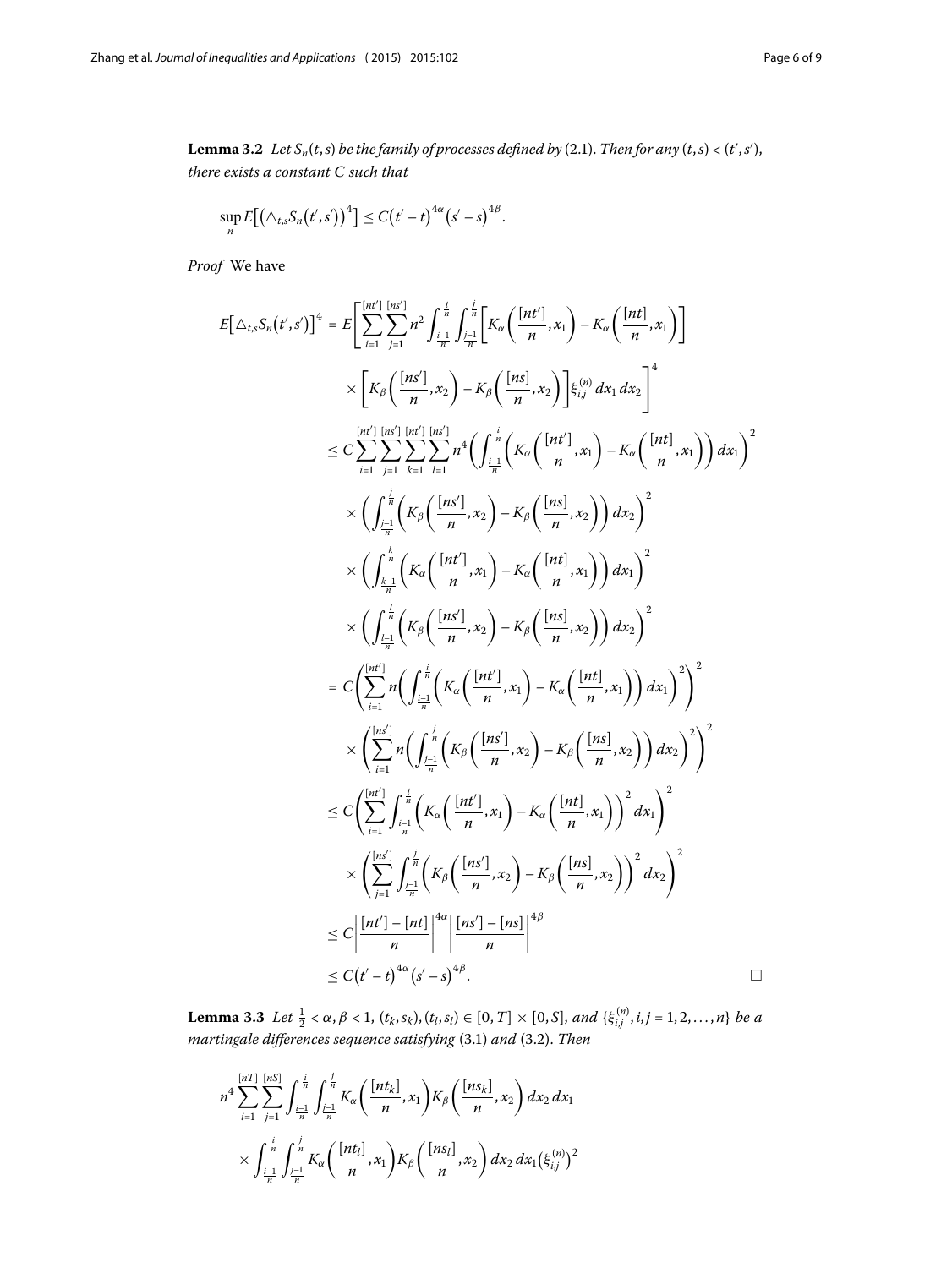*converges to*

$$
\int_0^T K_{\alpha}(t_k,x_1)K_{\alpha}(t_l,x_1) \, dx_1 \int_0^S K_{\beta}(s_k,x_2)K_{\beta}(t_l,x_2) \, dx_2
$$

*as n tends to infinity*.

*Proof* The proof follows from a similar discussion of Lemma 3.1 in Shen and Yan [13[\]](#page-8-7).  $\Box$ 

*Proof of Theorem* 3[.](#page-3-1)1 Note that the processes  $S_n$  are null on the axes, and that the tightness of the laws of the family  $S_n$  follows from Lemma 3[.](#page-5-0)2. Then, in order to prove Theorem 3.1, by the criterion given by Bickel and Wichura [2[\]](#page-8-12) it suffices to show: the family of process  $S_n(t,s)$  converges, as *n* tends to infinity, to the subfractional Brownian sheet in the sense of finite-dimensional distribution.

Let  $\alpha_1, \alpha_2, \ldots, \alpha_d \in \mathbb{R}$  and  $(t_1, s_1), \ldots, (t_d, s_d) \in [0, T] \times [0, S]$ . We want to show that  $X_n$ ,

$$
X_n:=\sum_{m=1}^d \alpha_m S_n(t_m,s_m),
$$

converges in distribution, as *n* tends to infinity, to a normal random variable with zero mean and variance

$$
E\left(\sum_{m=1}^d \alpha_m S^{\alpha,\beta}(t_m,s_m)\right)^2.
$$

Indeed, the zero mean is trivial. Let us write  $X_n$  as

$$
X_n = \sum_{i=1}^{[nT]} \sum_{j=1}^{[nS]} n^2 \xi_{i,j}^{(n)} \sum_{m=1}^d \alpha_m \int_{\frac{i-1}{n}}^{\frac{i}{n}} K_\alpha \left( \frac{[nt_m]}{n}, x_1 \right) dx_1 \int_{\frac{j-1}{n}}^{\frac{j}{n}} K_\beta \left( \frac{[ns_m]}{n}, x_2 \right) dx_2
$$
  
:= 
$$
\sum_{i=1}^{[nT]} \sum_{j=1}^{[nS]} X_{i,j}^{(n)}.
$$

Then

$$
\sum_{i=1}^{[nT]} \sum_{j=1}^{[nS]} (X_{i,j}^{(n)})^2 = \sum_{m,h=1}^d \alpha_m \alpha_h n^4 \sum_{i=1}^{[nT]} \sum_{j=1}^{[nS]} \int_{\frac{i-1}{n}}^{\frac{i}{n}} \int_{\frac{j-1}{n}}^{\frac{j}{n}} K_\alpha \left( \frac{[nt_m]}{n}, x_1 \right) K_\beta \left( \frac{[ns_m]}{n}, x_2 \right) dx_2 dx_1
$$

$$
\times \int_{\frac{i-1}{n}}^{\frac{i}{n}} \int_{\frac{j-1}{n}}^{\frac{j}{n}} K_\alpha \left( \frac{[nt_h]}{n}, x_1 \right) K_\beta \left( \frac{[ns_h]}{n}, x_2 \right) dx_2 dx_1 \left( \xi_{i,j}^{(n)} \right)^2.
$$

By Lemma 3.3, the above equation converges to

$$
\sum_{m,h=1}^{d} \alpha_m \alpha_h \int_0^T K_{\alpha}(t_m, x_1) K_{\alpha}(t_h, x_1) dx_1 \int_0^S K_{\beta}(s_m, x_2) K_{\beta}(s_h, x_2) dx_2
$$
  
= 
$$
E\left(\sum_{m=1}^{d} \alpha_m S^{\alpha, \beta}(t_m, s_m)\right)^2,
$$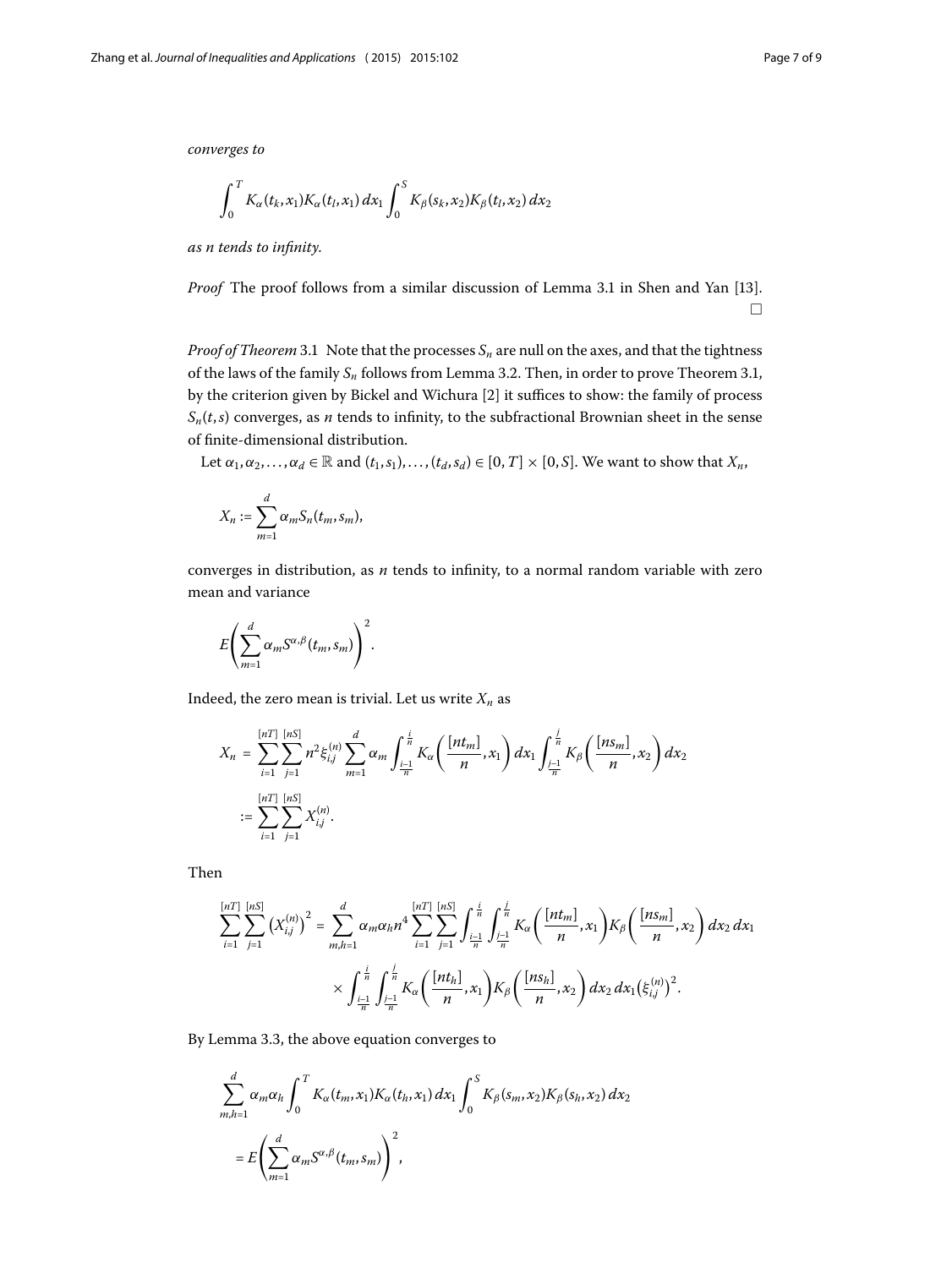since  $K_\alpha(t,s) = 0$  for  $s \ge t$ . Therefore, in order to end the proof we just need to prove the following Lindeberg condition holds: for any  $\varepsilon > 0$ ,

$$
\sum_{i=1}^{[nT]}\sum_{j=1}^{[nS]}E\big[\big(X_{i,j}^{(n)}\big)^2I_{(|X_{i,j}^{(n)}|>\varepsilon)}|\mathcal{G}_{i-1,j-1}^n\big]\overset{\text{P}}{\rightarrow} 0.
$$

Consider the set

$$
\left\{ \left| X_{i,j}^{(n)} \right| > \varepsilon \right\} = \left\{ \left( X_{i,j}^{(n)} \right)^2 > \varepsilon^2 \right\}.
$$

We get an upper bound to  $X_{i,j}^{(n)}$  by noticing that  $K_H(t,u)$  is increasing with respect to  $t$  and decreasing with respect to *u*,

$$
\begin{split}\n\left(X_{i,j}^{(n)}\right)^{2} &= \left(n^{2}\xi_{i,j}^{(n)}\sum_{m=1}^{d}\alpha_{m}\int_{\frac{i-1}{n}}^{\frac{i}{n}}\int_{\frac{j-1}{n}}^{\frac{j}{n}}K_{\alpha}\left(\frac{[nt_{m}]}{n},x_{1}\right)K_{\beta}\left(\frac{[ns_{m}]}{n},x_{2}\right)dx_{1}dx_{2}\right)^{2} \\
&\leq n^{4}\left(\xi_{i,j}^{(n)}\right)^{2}\left(\sum_{m=1}^{d}\alpha_{m}\right)^{2}\left[\int_{\frac{i-1}{n}}^{\frac{i}{n}}K_{\alpha}(T,x_{1})dx_{1}\right]^{2}\cdot\left[\int_{\frac{i-1}{n}}^{\frac{i}{n}}K_{\beta}(S,x_{2})dx_{2}\right]^{2} \\
&\leq n^{2}\left(\xi_{i,j}^{(n)}\right)^{2}A\int_{\frac{i-1}{n}}^{\frac{i}{n}}K_{\alpha}^{2}(T,x_{1})dx_{1}\cdot\int_{\frac{j-1}{n}}^{\frac{j}{n}}K_{\beta}^{2}(S,x_{2})dx_{2} \\
&\leq n^{2}\left(\xi_{i,j}^{(n)}\right)^{2}A := n^{2}\left(\xi_{i,j}^{(n)}\right)^{2}A\delta^{n},\n\end{split}
$$

where  $A := (\sum_{m=1}^d \alpha_m)^2$ , and

<span id="page-7-0"></span>
$$
\delta^{n}:=\int_{0}^{\frac{1}{n}}K_{\alpha}^{2}(T,x_{1})dx_{1}\cdot\int_{0}^{\frac{1}{n}}K_{\beta}^{2}(S,x_{2})dx_{2}.
$$

Thus, we get

$$
\left\{ \left| X_{i,j}^{(n)} \right| > \varepsilon \right\} \subset \left\{ n^2 \left( \xi_{i,j}^{(n)} \right)^2 A \delta^n > \varepsilon^2 \right\}.
$$
\n
$$
(3.3)
$$

Using the inclusion (3.3) and the Cauchy-Schwartz inequality we get, a.s.,

$$
E[(X_{i,j}^{(n)})^{2}I_{(|X_{i,j}^{(n)}|>\varepsilon)}|\mathcal{G}_{i-1,j-1}^{n}] \leq E[n^{2}(\xi_{i,j}^{(n)})^{2}A\delta^{n}I_{(n^{2}(\xi_{i,j}^{(n)})^{2}A\delta^{n}>\varepsilon^{2})}|\mathcal{G}_{i-1,j-1}^{n}]
$$
  

$$
\leq CA\delta^{n}E[I_{(n^{2}(\xi_{i,j}^{(n)})^{2}A\delta^{n}>\varepsilon^{2})}|\mathcal{G}_{i-1,j-1}^{n}]
$$

Hence, for some constant  $K > 0$ 

$$
\sum_{i=1}^{[nT]} \sum_{j=1}^{[nS]} E\big[ \big(X_{i,j}^{(n)}\big)^2 I_{\{ |X_{i,j}^{(n)}| > \varepsilon^2 \}} | \mathcal{G}_{i-1,j-1}^n \big] \le \sum_{i=1}^{[nT]} \sum_{j=1}^{[nS]} C A \delta^n E\big[ I_{\{ n^2(\xi_{i,j}^{(n)})^2 A \delta^n > \varepsilon^2 \}} | \mathcal{G}_{i-1,j-1}^n \big] \text{ a.s.}
$$
  

$$
\le C A \delta^n \sum_{i=1}^{[nT]} \sum_{j=1}^{[nS]} E[I_{(K^2 A \delta^n > \varepsilon^2)}] \to 0, \quad n \to \infty,
$$

because  $\delta^n \to 0$  implies  $I_{(K^2A\delta^n>\epsilon^2)} \to 0$ . This completes the proof.  $\Box$